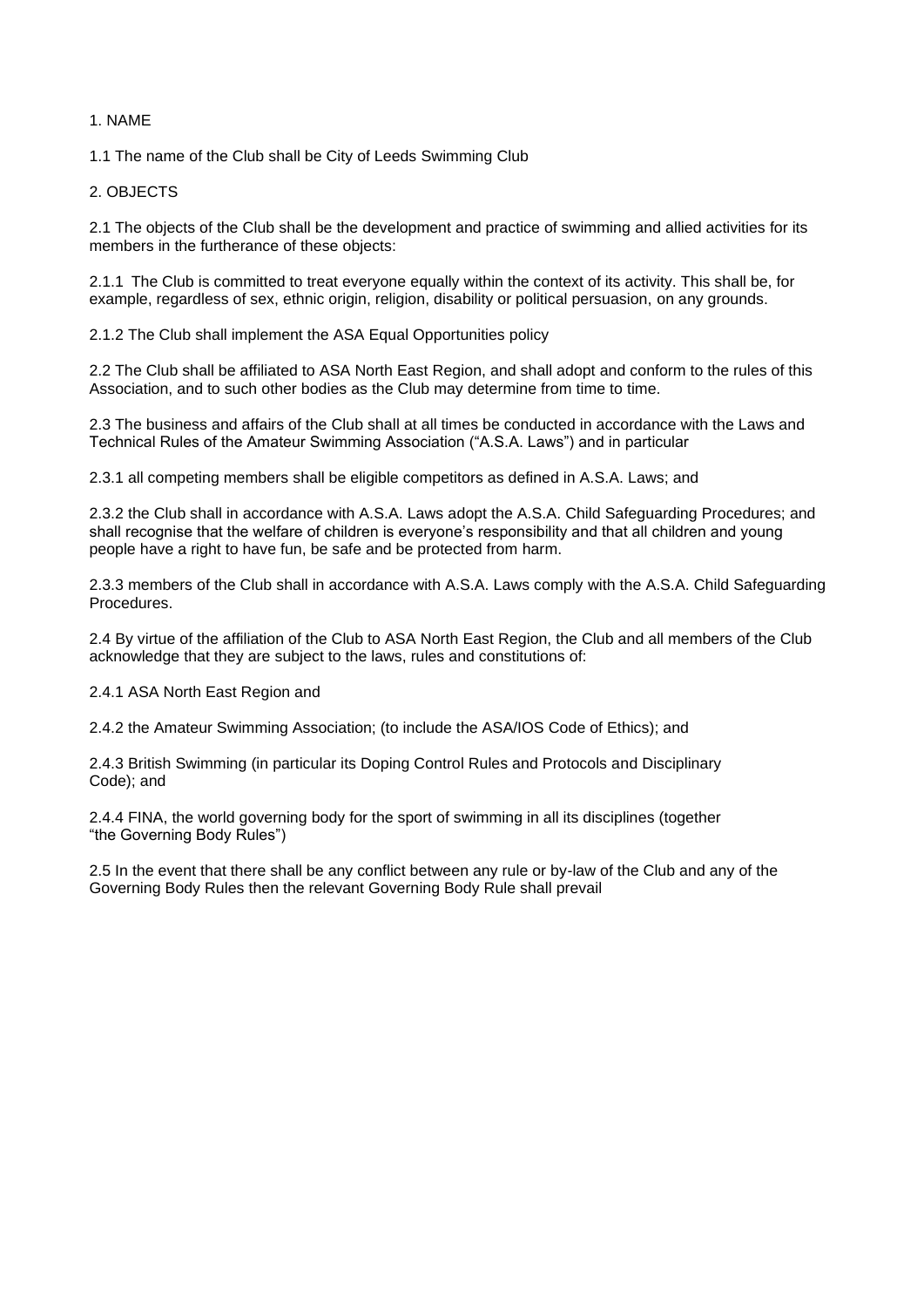### 3 MEMBERSHIP

3.1 The total membership of the Club shall not normally be limited. If however the Committee considers that there is a good reason to impose any limit from time to time then the Committee shall put forward appropriate proposals for consideration at a General Meeting of the Club. The members shall have the right to impose (and remove) from time to time any limits on total membership (or any category of membership) of the Club.

3.2 All persons who assist in any way with the club's activities shall become members of the club and hence of the A.S.A. and the relevant A.S.A. membership fee shall be paid. Assisting with the club's activities shall include, but not be restricted to, administrators, associate members, voluntary instructors, teachers and coaches, Committee members, Honorary members, life members, officers, patrons, Presidents, technical and non-technical officials, temporary members, Vice Presidents and verifiers or tutors of the A.S.A's educational certificates.

3.3 Paid instructors, teachers and coaches who are not members of the club must be members of a body which accepts that its members are bound by the A.S.A.'s Code of Ethics, the Laws relating to Child Protection and those parts of the Judicial Laws, Judicial Rules and procedures necessary for their implementation and whilst engaged in activities under the jurisdiction of the A.S.A. shall be subject to all the constraints and privileges of the Judicial Laws and Rules.

3.4 Any person who wishes to become a member of the Club must submit a signed application to the Secretary (and in the case of a junior swimmer the application must be signed by the swimmer's parent or guardian). Election to membership shall be determined by the Membership Officer but other person(s) authorised by the committee may make recommendation as to the applicant's acceptability. The Membership Officer shall be required to give reasons for the refusal of any application for membership. Any person refused membership may seek a review of this decision before a review panel appointed by the Committee comprised of not less than three members (who may or may not be members of the Committee). The panel shall [wherever practicable] include one independent member nominated by the ASA North East Region. The person refused membership shall be entitled to make representations to the Review Panel. The procedures for review shall be at the discretion of the Review Panel whose decision shall be final and binding

3.5 The Club shall not refuse an application for membership on discriminatory grounds, whether in relation to ethnic origin, age, sex, religion, disability, political persuasion or sexual orientation

3.6 The Club may refuse membership only for good and sufficient cause, such as conduct or character likely to bring the Club or the sport into disrepute, or, in the case of a swimmer, being unable to achieve the entry standards as laid down and provided by the Club to the applicant for membership.

## 4 SUBSCRIPTION AND OTHER FEES

4.1 The annual members' subscription fees shall be determined from time to time by the Committee and the Committee shall in so doing make special provision for different classes of membership as it shall determine.

4.2 The annual subscription and entrance fee (if any) shall be due on joining the Club and thereafter on the 1st day of January or 1<sup>st</sup> of January each year.

4.3 Any member whose subscription is unpaid by the date falling 30 days after the due date for payment may be suspended by the Committee from some or all Club activities from a date to be determined by the Committee and until such payment is made

4.4 The Committee shall, from time to time, have the power to determine the annual membership subscription and other fees. This shall include the power to make such increase in the subscription as shall, where the Club pays the individual A.S.A. Membership Fees to the A.S.A. on behalf of members, be consequential upon an increase in individual A.S.A. membership fees. Any increase in subscriptions shall be advised to the members in writing with the reasons for any increase to be reported to the members at the next Annual General Meeting.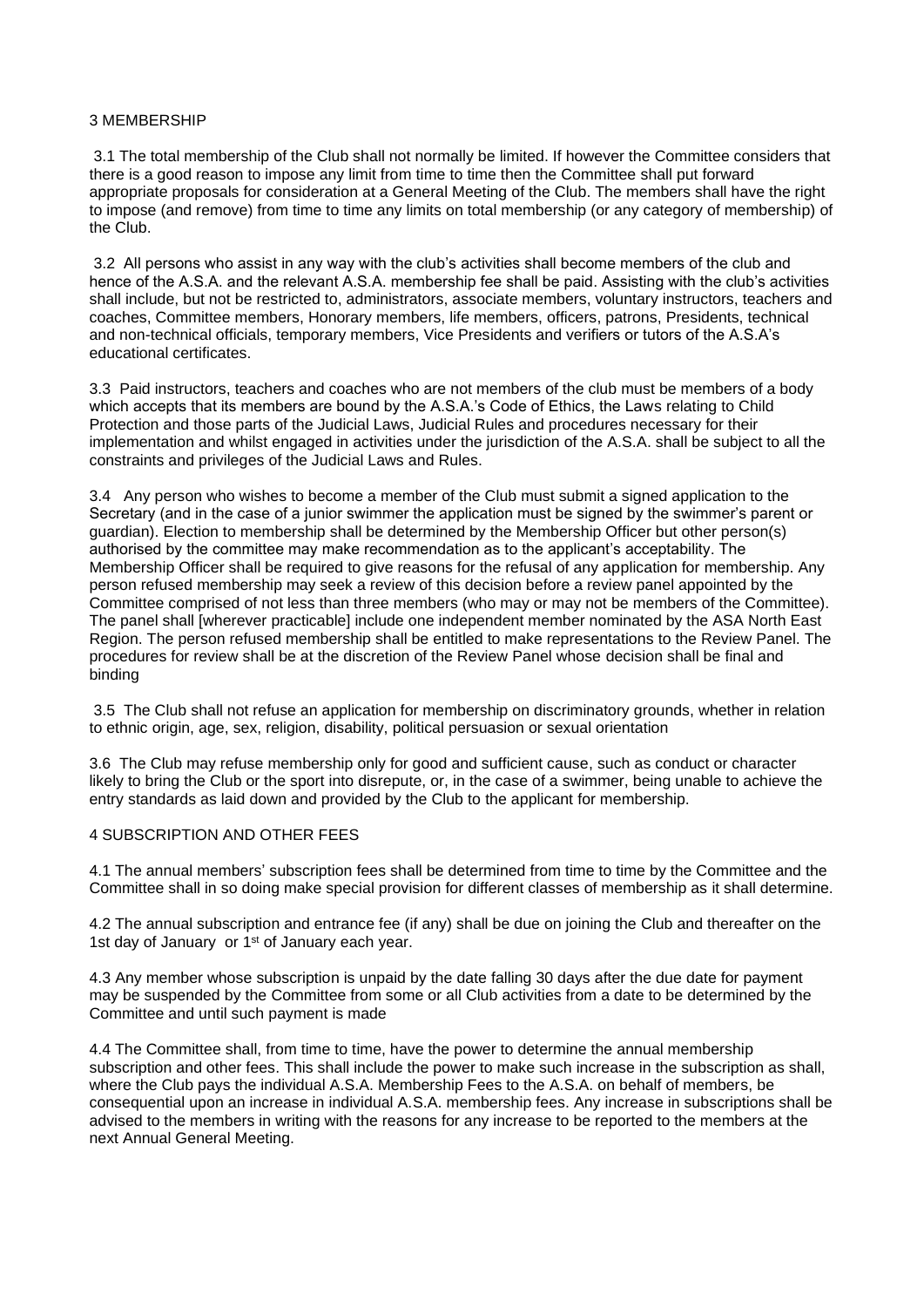4.5 The Executive Officers (or the Committee) shall have the power in special circumstances to remit the whole or part of the fees, including the A.S.A membership fees, to address issues of social inclusion.

4.6 If a swimmer fails to achieve a satisfactory standard and is asked to leave the Club as a consequence a pro rata refund of their membership but not of ASA registration fee will be given. If a swimmer decides to leave the Club of their own accord for whatever reason there will be no refund of fees. If a swimmer is asked to leave the Club for breaches of disciplinary code no refund of fees will be allowed

### 5 RESIGNATION

5.1 A member wishing to resign membership of the Club must give to the Secretary written notice of his resignation. A member's resignation shall only take effect when this (Rule 5.1) has been complied with.

5.2 The member who resigns from the Club in accordance with Rule 5.1 above shall not be entitled to have any part of the annual membership fee or any other fees returned

5.3 Notwithstanding the provisions of Rule 5.1 above a member whose subscription is more than [two] months in arrear shall be deemed to have resigned. Where the membership of a member shall be terminated in this way he shall be informed in writing that he is no longer a member by notice handed to him or sent by post to his last known address.

5.4 The A.S.A Membership Department shall be informed should a member resign when still owing money or goods to the Club

# 6 EXPULSION AND OTHER DISCIPLINARY ACTION

6.1 The Committee shall have power to expel a member when, in its opinion, it would not be in the interests of the Club for him to remain a member. The Club in exercising this power shall comply with the provisions of Rules 6.3 and 6.4 below

6.2 Upon expulsion the former member shall not be entitled to have any part of the annual membership fee to be refunded and must return any Club or external body's trophy or trophies held forthwith. Clubs in excercising this power are required to comply with the provision of Rules 6.3 and 6.4 below

6.3 The Club shall comply with the relevant Judicial Rules for handling Internal Club Disputes ("the Rules") as the same may be revised from time to time. The Rules are set out in the A.S.A Judicial Laws and appear in the A.S.A Handbook. (A copy of the current Rules may be obtained from the A.S.A Department of Legal Affairs).

6.4 A member may not be expelled or (subject to Rule 6.4 below) be made the subject of any other penalty unless the panel hearing the complaint shall vote in favour of the expulsion of (or other penalty imposed upon) the member.

6.5 The Officers of the Club (or any person to whom the Committee shall delegate this power) may temporarily suspend or exclude a member from club activities, when in their opinion, such action is in the interests of the Club. Where such action is taken the complaint will thereafter be dealt with in accordance with the Guidelines.

## 7 COMMITTEE

7.1 The Committee shall consist of the Chairman, Secretary, Treasurer, Championship Secretary (together "the Executive Officers of the Club") and up to 6 elected members all of whom must be members of the Club. All Committee members must be not less than 18 years of age though the Committee may allow younger member(s) to attend their meetings without power to vote.

7.2 The Committee shall appoint a member of the Club as Welfare Officer who must be not less than 18 years of age, who should have an appropriate background and who is required to undertake appropriate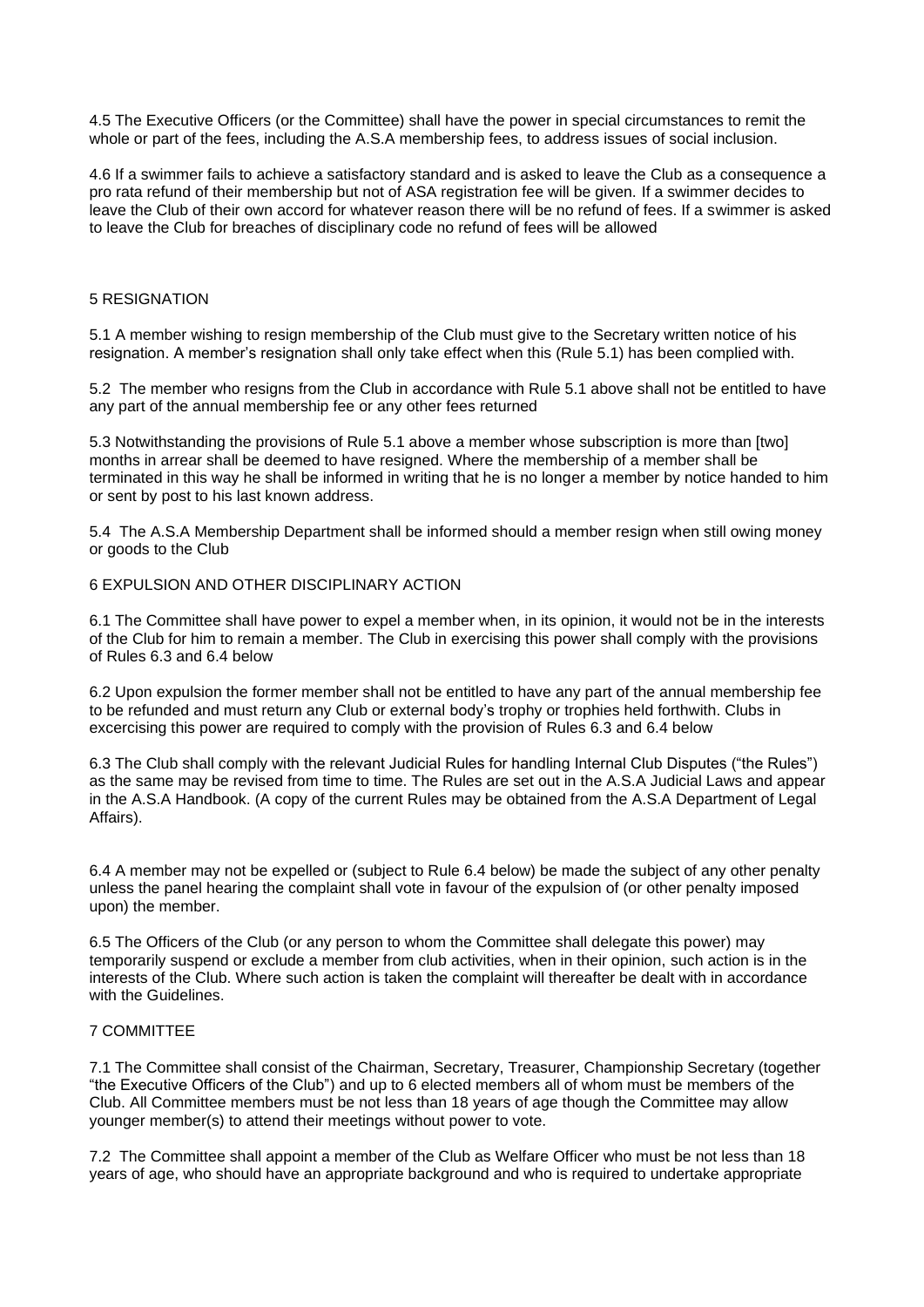training in accordance with A.S.A Child Safeguarding courses. The Welfare Officer will have a right to attend Committee meetings without a power to vote.

7.3 The Executive Officers and Committee members shall be proposed, seconded and elected by ballot at the Annual General Meeting. Election to the Committee shall be for three years. One third of the members of the Committee shall retire annually but shall be eligible for re-election. The members, so retiring, being those who have been longest in office. Any casual vacancy occurring by resignation or otherwise may be filled by the Committee but any member so chosen shall retire at the next Annual General Meeting but shall be eligible for re-election at that Meeting.

7.4 Committee meetings shall be held not less than quarterly (save where the Committee itself shall by a simple majority resolve not to meet), and the quorum of that meeting shall be such number as shall represent not less than a simple majority of the Committee members (to include not less than one Executive Officer). The Chairman and the Secretary shall have discretion to call further meetings of the Committee if they consider it to be in the interests of the Club. The Secretary shall give all the members of the Committee not less than five days notice of a meeting. Decisions of the Committee shall be made by a simple majority (and in the event of equality of votes the Chairman (or the acting Chairman of that meeting) shall have a casting or additional vote.) The Secretary, or in his absence a member of the Committee, shall take minutes.

7.5 In the event that a quorum is not present within thirty minutes of the published start time, a meeting shall stand adjourned to the time and date falling seven days after the date of the meeting, or such other date and time as may be determined by the Chairman. If a quorum is not present at the adjourned meeting then those Committee members attending may act for the purpose of calling a Special General Meeting of the members, to which the provisions as to minimum notice contained in Rule 11.1 shall not apply

7.6 In addition to the members so elected the Committee may co-opt up to 3 further members of the Club who shall serve until the next Annual General Meeting. Co-opted members shall be entitled to vote at the meetings of the Committee and shall be counted in establishing whether a quorum is present.

7.7 The Committee may from time to time appoint from among their number such sub-committees as they may consider necessary (and to remove (in whole or in part) or vary the terms of reference of such subcommittees) and may delegate to them such of the powers and duties of the Committee as the Committee may determine. All sub-committees shall periodically report their proceedings to the Committee and shall conduct their business in accordance with the directions of the Committee.

7.8 The Committee shall be responsible for the management of the Club and shall have the sole right of appointing and determining the terms and conditions of service of employees of the Club, this will include the appointments of the Chief Coach and the Club Manager. The committee shall have power to enter into contracts for the purposes of the Club on behalf of all the members of the Club. The Committee shall be responsible for ensuring that the Accounts of the Club for each financial year be examined by an independent examiner to be appointed by the members in General Meeting. The Committee shall also have power to make regulations and to settle disputed points not otherwise provided for in this Constitution.

7.9 The members of the Committee shall be entitled to an indemnity out of the assets of the Club for all expenses and other liabilities properly incurred by them in the management of the affairs of the Club.

7.10 The Committee shall maintain an Accident Book in which all accidents to club members at swimming related activities shall be recorded. Details of such accidents shall be reported to the A.S.A. Office. The Club shall make an annual return to the A.S.A. in the prescribed form

7.11 The Committee shall have the power to make regulations, create by-laws (see Rule 13.1) and to settle disputed points not otherwise provided for in this Constitution.

### 8 CEREMONIAL AND HONORARY/LIFE MEMBERS

8.1 The Annual General Meeting of the Club, if it thinks fit, may elect a President and Vice-Presidents. A President or Vice-President need not be a member of the association and on election shall, ex officio, be an honorary member of the Club and must be included in the Club's Annual Return of Members to the A.S.A.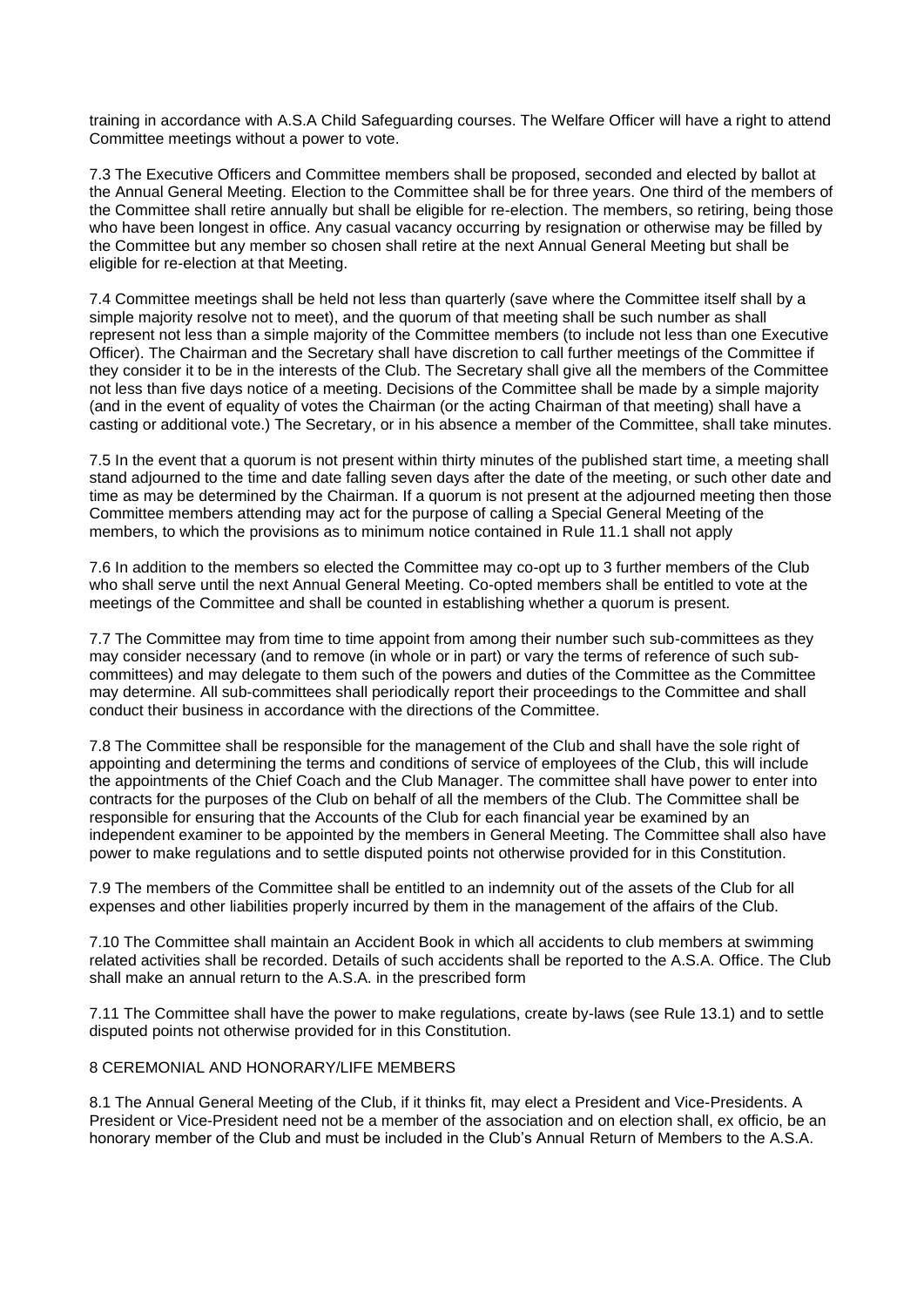8.2 The Committee may elect any person as an honorary member/life member of the Club for such period as it thinks fit and they shall be entitled to all the privileges of membership except that they shall not be entitled to vote at meetings and serve as officers or on the Committee unless any such person shall have retained in addition his ordinary membership of the Club. Such honorary members/life members must be included in the Club's annual return as to membership.

## 9 ANNUAL GENERAL MEETING

9.1 The Annual General Meeting of the Club shall be held each year on a date in October. The date for the Annual General Meeting shall be fixed by the Committee

9.2 The purpose of the Annual General Meeting is to transact the following business:

9.2.1 to receive the Chairman's report of the activities of the Club during the previous year;

9.2.2 to receive and consider the accounts of the Club for the previous year and the report on the accounts of the independent examiner and the Treasurer's report as to the financial position of the Club;

9.2.3 to remove and elect the independent examiner (who must not be a member of the Committee or a member of the family of a member of the Committee) or confirm that he remain in office;

9.2.4 to elect the Executive Officers and other members of the Committee;

9.2.5 to decide on any resolution which may be duly submitted in accordance with Rule 9.3.

9.3 Nominations for election of members to any office or for membership of the Committee shall be made in writing by the proposer and seconder to the Secretary not later than 10th September. The nominee shall be required to indicate in writing on the nomination form his willingness to stand for election. Notice of any resolution proposed to be moved at the Annual General Meeting shall be given in writing to the Secretary not later than 10th September.

# 10 SPECIAL GENERAL MEETING

10.1 A Special General Meeting may be called at any time by the Committee. A Special General Meeting shall be called by the Secretary within 28 days of receipt by him of a requisition in writing signed by not less than 7 members entitled to attend and vote at a General Meeting or (if greater) such numbers as represents (one-tenth) in number of such members] stating the purposes for which the meeting is required and the resolutions proposed.

# 11 PROCEDURE AT THE ANNUAL AND SPECIAL GENERAL MEETINGS

11.1 The Secretary shall be responsible for the handing out or sending to each member at his last known address a written agenda giving notice of the date, time and place of the General Meeting together with the resolutions to be proposed thereat at least 14 days before the meeting and in the case of the Annual General Meeting a list of the nominees for the Committee posts and a copy of the examined accounts. The Secretary may, alternatively, with the agreement of member(s) concerned distribute these materials by email or similar form of communication. The Notice of Meeting shall in addition wherever possible be displayed on the Club Notice Board where one exists.

11.2 The quorum for the Annual and Special General Meetings shall be 7 members entitled to attend and vote at the Meeting or (if greater) such number as represents (one-tenth) in number of such members.

11.3 The Chairman, or in his absence a member selected by the Committee, shall take the chair. Each member present shall have one vote and resolutions shall be passed by a simple majority. For the procedures for submitting resolutions to be considered at a General Meeting members are referred to Rule 9.3. In the event of an equality of votes the Chairman shall have a casting or additional vote. Only paid up members who have reached their 18th birthday shall be entitled to be heard and to vote on all matters. Members under the age of 18 can be represented at the AGM by an adult with parental or guardian responsibilities and they shall be entitled to be heard and to vote on all matters. (Members who have not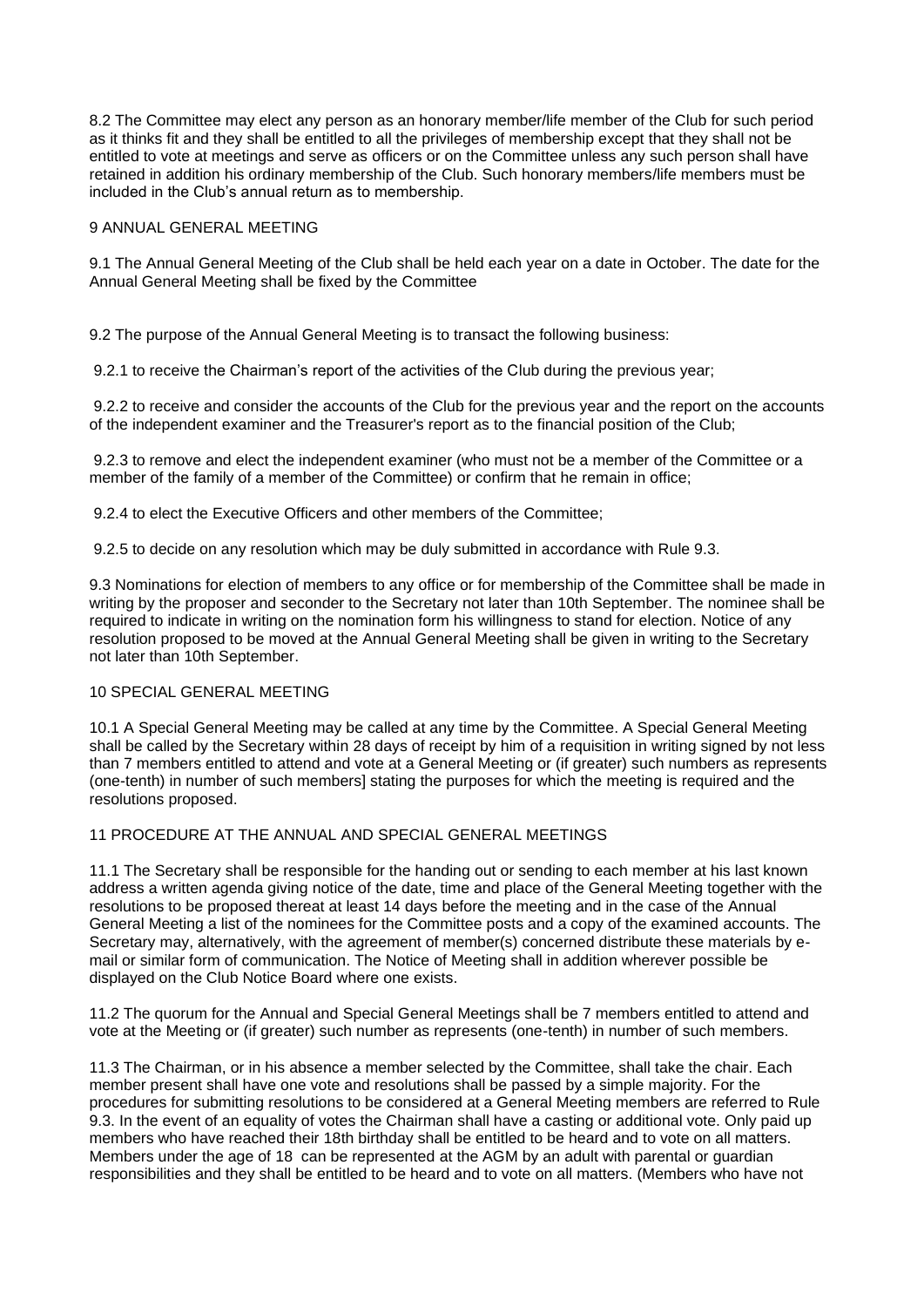reached their 18th birthday shall be entitled to be heard and vote only on those matters determined by the Chairman as matters concerning juniors, such as the election of club captains.)

11.4 The Secretary, or minute secretary, shall take minutes at the Annual and Special General Meetings.

11.5 The Chairman shall at all General Meetings have unlimited authority upon every question of order and shall be, for the purpose of such meeting, the sole interpreter of the Rules of the Club.

# 12 ALTERATION OF THE RULES AND OTHER RESOLUTIONS

12.1 The rules may be altered by resolution at an Annual or Special General Meeting provided that the resolution is carried by a majority of at least two-thirds of members present and entitled to vote at the General Meeting. No amendment(s) to the rules shall become effective until such amendment(s) shall have been submitted to and validated by such person as is authorised to do so by the ASA North East Region.

12.2 Such number of members as represent one-tenth in number of the members entitled to attend and vote at a General Meeting shall be entitled to put any proposal for consideration at any General Meeting provided the proposal in writing shall have been handed to or posted to the Secretary of the Club so as to be received by him not later than 10th September in the case of the Annual General Meeting or, in the case of a Special General Meeting, 18 days before the date of the meeting and thereafter the Secretary shall supply a copy of the proposal or resolution to the members in the manner provided in Rule 11.1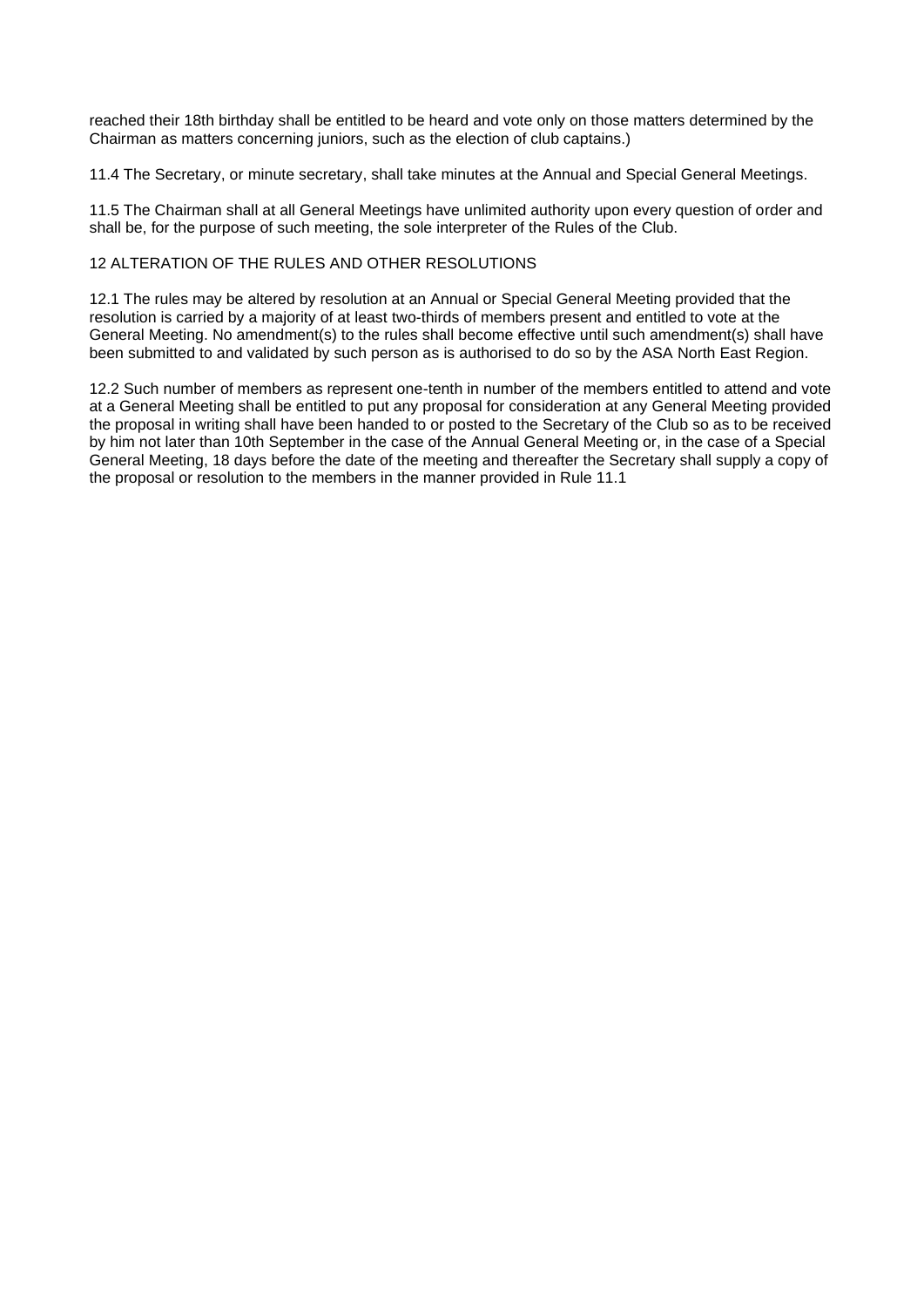### 13 BY-LAWS

13.1 The Committee shall have power to make, repeal and amend such by-laws as they may from time to time consider necessary for the well being of the Club which by-laws, repeals and amendments shall have effect until set aside by the Committee or at a General Meeting.

### 14 FINANCE

14.1 All moneys payable to the Club, not required for immediate use, shall be received by the Treasurer and deposited in a bank account in the name of the Club. No sum shall be drawn from that account except by cheque signed by two of the four signatories who shall be the Chairman, Secretary, Championship Secretary and Treasurer. Any moneys not required for immediate use may be invested as the Committee in its discretion think fit.

14.2 The income and property of the Club shall be applied only in furtherance of the objects of the Club and no part thereof shall be paid by way of bonus, dividend or profit to any members of the Club, (save as set out in Rule 17.3.)

14.3 The Committee shall have power to authorise the payment of remuneration and expenses to any officer, member or employee of the Club and to any other person or persons for services rendered to the Club.

14.4 The financial transactions of the Club shall be recorded by the Treasurer in such manner as the Committee thinks fit.

14.5 The financial year of the Club shall be the period commencing on 1<sup>st</sup> August and ending on 31<sup>st</sup> July. Any change to the financial year shall require the approval of the members in a General Meeting.

14.6 The Committee shall retain for a minimum period of six years all financial records relating to the club and copies of Minutes of all meetings.

### 15 BORROWING

15.1 The Committee may borrow money on behalf of the Club for the purposes of the Club from time to time at their own discretion [up to such limits on borrowing as may be laid down from time to time by the General Meeting] for the general upkeep of the Club or with the (prior) approval of a General Meeting for any other expenditure, additions or improvements.

15.2 When so borrowing the Committee shall have power to raise in any way any sum or sums of money and to raise and secure the repayment of any sums or sums of money in such manner or on such terms and conditions as it thinks fit, and in particular by mortgage of or charge upon or by the issues of debentures charged upon all or any part of the property of the Club.

15.3 The Committee shall have no power to pledge the personal liability of any member of the Club for the repayment of any sums so borrowed.

### 16 PROPERTY

16.1 The property of the Club, other than cash at the bank, shall be vested in not more than four Custodians. They shall deal with the property as directed by resolution of the Committee and entry in the minute book shall be conclusive evidence of such a resolution.

16.2 The Custodians shall be elected at a General Meeting of the Club and shall hold office until death or resignation unless removed by a resolution passed at a General Meeting.

16.3 The Custodians shall be entitled to an indemnity out of the property of the Club for all expenses and other liabilities properly incurred by them in the discharge of their duties.